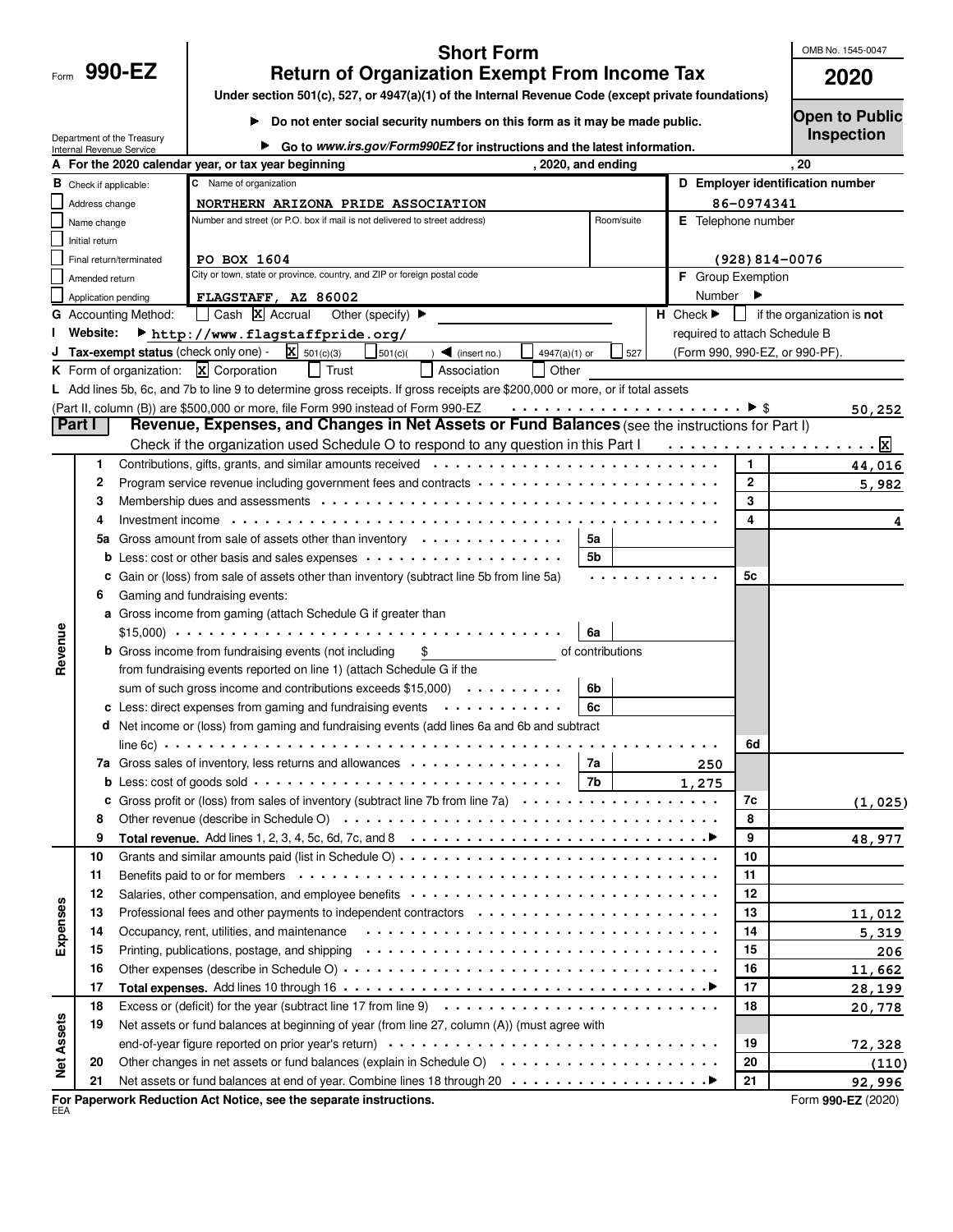|    | Form 990-EZ (2020)<br>NORTHERN ARIZONA PRIDE ASSOCIATION                                                                                                                                                                       |                                                                          |                                       | 86-0974341                                      |          | Page 2                      |
|----|--------------------------------------------------------------------------------------------------------------------------------------------------------------------------------------------------------------------------------|--------------------------------------------------------------------------|---------------------------------------|-------------------------------------------------|----------|-----------------------------|
|    | Part II<br><b>Balance Sheets</b> (see the instructions for Part II)                                                                                                                                                            |                                                                          |                                       |                                                 |          |                             |
|    | Check if the organization used Schedule O to respond to any question in this Part II                                                                                                                                           |                                                                          |                                       | .                                               |          | . Ixl                       |
|    |                                                                                                                                                                                                                                |                                                                          |                                       | (A) Beginning of year                           |          | (B) End of year             |
|    |                                                                                                                                                                                                                                |                                                                          |                                       | 72,318                                          | 22       | 77,894                      |
|    |                                                                                                                                                                                                                                |                                                                          |                                       | 0                                               | 23       | 0                           |
|    |                                                                                                                                                                                                                                |                                                                          |                                       | 10                                              | 24       | 15,102                      |
| 25 | Total assets (a) in the context of the context of the context of the context of the context of the context of the context of the context of the context of the context of the context of the context of the context of the con |                                                                          |                                       | 72,328                                          | 25       | 92,996                      |
|    |                                                                                                                                                                                                                                |                                                                          |                                       | 0                                               | 26       | 0                           |
|    | 27 Net assets or fund balances (line 27 of column (B) must agree with line 21) $\cdots \cdots \cdots$<br><b>Part III</b>                                                                                                       |                                                                          |                                       | 72,328                                          | 27       | 92,996                      |
|    | Statement of Program Service Accomplishments (see the instructions for Part III)                                                                                                                                               |                                                                          |                                       |                                                 |          | <b>Expenses</b>             |
|    | Check if the organization used Schedule O to respond to any question in this Part III $\dots \dots$                                                                                                                            |                                                                          |                                       |                                                 |          | (Required for section       |
|    | What is the organization's primary exempt purpose? SEE SCHEDULE O                                                                                                                                                              |                                                                          |                                       |                                                 |          | $501(c)(3)$ and $501(c)(4)$ |
|    | Describe the organization's program service accomplishments for each of its three largest program services,                                                                                                                    |                                                                          |                                       |                                                 |          | organizations; optional for |
|    | as measured by expenses. In a clear and concise manner, describe the services provided, the number of                                                                                                                          |                                                                          |                                       |                                                 | others.) |                             |
|    | persons benefited, and other relevant information for each program title.                                                                                                                                                      |                                                                          |                                       |                                                 |          |                             |
|    | 28 DUE TO THE COVID-19 PANDEMIC RISK, A VIRTUAL PRIDE EVENT WAS                                                                                                                                                                |                                                                          |                                       |                                                 |          |                             |
|    | PRODUCED FOR JUNE INSTEAD OF THE USUAL MAJOR EVENT. IN                                                                                                                                                                         |                                                                          |                                       |                                                 |          |                             |
|    | FEBRUARY, AN IN PERSON RAINBOW BALL WAS PRODUCED.                                                                                                                                                                              |                                                                          |                                       |                                                 |          |                             |
|    | (Grants \$                                                                                                                                                                                                                     | ) If this amount includes foreign grants, check here                     |                                       | a sa sa sa sa K                                 | 28a      | 17,108                      |
|    | 29 OTHER OUTREACH AND AWARENESS EVENTS AND PROGRAMMING                                                                                                                                                                         |                                                                          |                                       |                                                 |          |                             |
|    | SUPPORTING LGBTQIA2S+ STAKEHOLDERS WERE CONDUCTED VIRTUALLY                                                                                                                                                                    |                                                                          |                                       |                                                 |          |                             |
|    | OR AS ALLOWED BY CDC AND LOCAL COMMUNITY HEALTH GUIDANCE.                                                                                                                                                                      |                                                                          |                                       |                                                 |          |                             |
|    | (Grants \$                                                                                                                                                                                                                     | If this amount includes foreign grants, check here                       |                                       | i sa sa sa sa k∗                                | 29a      | 0                           |
| 30 |                                                                                                                                                                                                                                |                                                                          |                                       |                                                 |          |                             |
|    |                                                                                                                                                                                                                                |                                                                          |                                       |                                                 |          |                             |
|    |                                                                                                                                                                                                                                |                                                                          |                                       |                                                 |          |                             |
|    | (Grants \$                                                                                                                                                                                                                     | If this amount includes foreign grants, check here $\cdots \cdots$       |                                       |                                                 | 30a      |                             |
|    | 31 Other program services (describe in Schedule O)                                                                                                                                                                             |                                                                          |                                       |                                                 |          |                             |
|    | (Grants \$                                                                                                                                                                                                                     | ) If this amount includes foreign grants, check here $\dots \dots \dots$ |                                       |                                                 | 31a      |                             |
|    |                                                                                                                                                                                                                                |                                                                          |                                       |                                                 | 32       | 17,108                      |
|    | <b>Part IV</b><br>List of Officers, Directors, Trustees, and Key Employees (list each one even if not compensated - see the instructions for Part IV)                                                                          |                                                                          |                                       |                                                 |          |                             |
|    | Check if the organization used Schedule O to respond to any question in this Part IV                                                                                                                                           |                                                                          |                                       |                                                 |          |                             |
|    |                                                                                                                                                                                                                                | (b) Average                                                              | (c) Reportable                        | (d) Health benefits,                            |          | (e) Estimated amount of     |
|    | (a) Name and title                                                                                                                                                                                                             | hours per week                                                           | compensation<br>(Forms W-2/1099-MISC) | contributions to employee<br>benefit plans, and |          | other compensation          |
|    |                                                                                                                                                                                                                                | devoted to position                                                      | (if not paid, enter -0-)              | deferred compensation                           |          |                             |
|    | <b>CARRIE NELSON</b>                                                                                                                                                                                                           |                                                                          |                                       |                                                 |          |                             |
|    | <b>VICE PRESIDENT</b>                                                                                                                                                                                                          | 10.00                                                                    | 0                                     | 0                                               |          | O.                          |
|    | <b>DEBRA TAYLOR</b>                                                                                                                                                                                                            |                                                                          |                                       |                                                 |          |                             |
|    | PRESIDENT                                                                                                                                                                                                                      | 15.00                                                                    | 0                                     | 0                                               |          | 0                           |
|    | DONNIE JONES                                                                                                                                                                                                                   |                                                                          |                                       |                                                 |          |                             |
|    | <b>SECRETARY</b>                                                                                                                                                                                                               | 5.00                                                                     | 0                                     | 0                                               |          | 0                           |
|    | DENISE WEBB                                                                                                                                                                                                                    |                                                                          |                                       |                                                 |          |                             |
|    | TREASURER INTERIM                                                                                                                                                                                                              | 10.00                                                                    | 0                                     | 0                                               |          | 0                           |
|    | <b>RYAN MARTIN</b>                                                                                                                                                                                                             |                                                                          |                                       |                                                 |          |                             |
|    | <b>DIRECTOR</b>                                                                                                                                                                                                                | 5.00                                                                     | 0                                     | 0                                               |          | 0                           |
|    | CHRISTOPHER PLACE                                                                                                                                                                                                              |                                                                          |                                       |                                                 |          |                             |
|    | <b>DIRECTOR</b>                                                                                                                                                                                                                | 5.00                                                                     | 0                                     | 0                                               |          | 0                           |
|    | <b>BREANNA FRENETTE</b>                                                                                                                                                                                                        |                                                                          |                                       |                                                 |          |                             |
|    | <b>DIRECTOR</b>                                                                                                                                                                                                                | 5.00                                                                     | 0                                     | 0                                               |          | 0                           |
|    | <b>JONATHAN STONE</b>                                                                                                                                                                                                          |                                                                          |                                       |                                                 |          |                             |
|    | <b>DIRECTOR</b>                                                                                                                                                                                                                | 5.00                                                                     | 0                                     | 0                                               |          | 0                           |
|    | <b>MARTIN TEASE</b>                                                                                                                                                                                                            |                                                                          |                                       |                                                 |          |                             |
|    | <b>DIRECTOR</b>                                                                                                                                                                                                                | 5.00                                                                     | 0                                     | 0                                               |          | 0                           |
|    |                                                                                                                                                                                                                                |                                                                          |                                       |                                                 |          |                             |
|    |                                                                                                                                                                                                                                |                                                                          |                                       |                                                 |          |                             |
|    |                                                                                                                                                                                                                                |                                                                          |                                       |                                                 |          |                             |
|    |                                                                                                                                                                                                                                |                                                                          |                                       |                                                 |          |                             |
|    |                                                                                                                                                                                                                                |                                                                          |                                       |                                                 |          |                             |
|    |                                                                                                                                                                                                                                |                                                                          |                                       |                                                 |          |                             |
|    |                                                                                                                                                                                                                                |                                                                          |                                       |                                                 |          |                             |
|    |                                                                                                                                                                                                                                |                                                                          |                                       |                                                 |          |                             |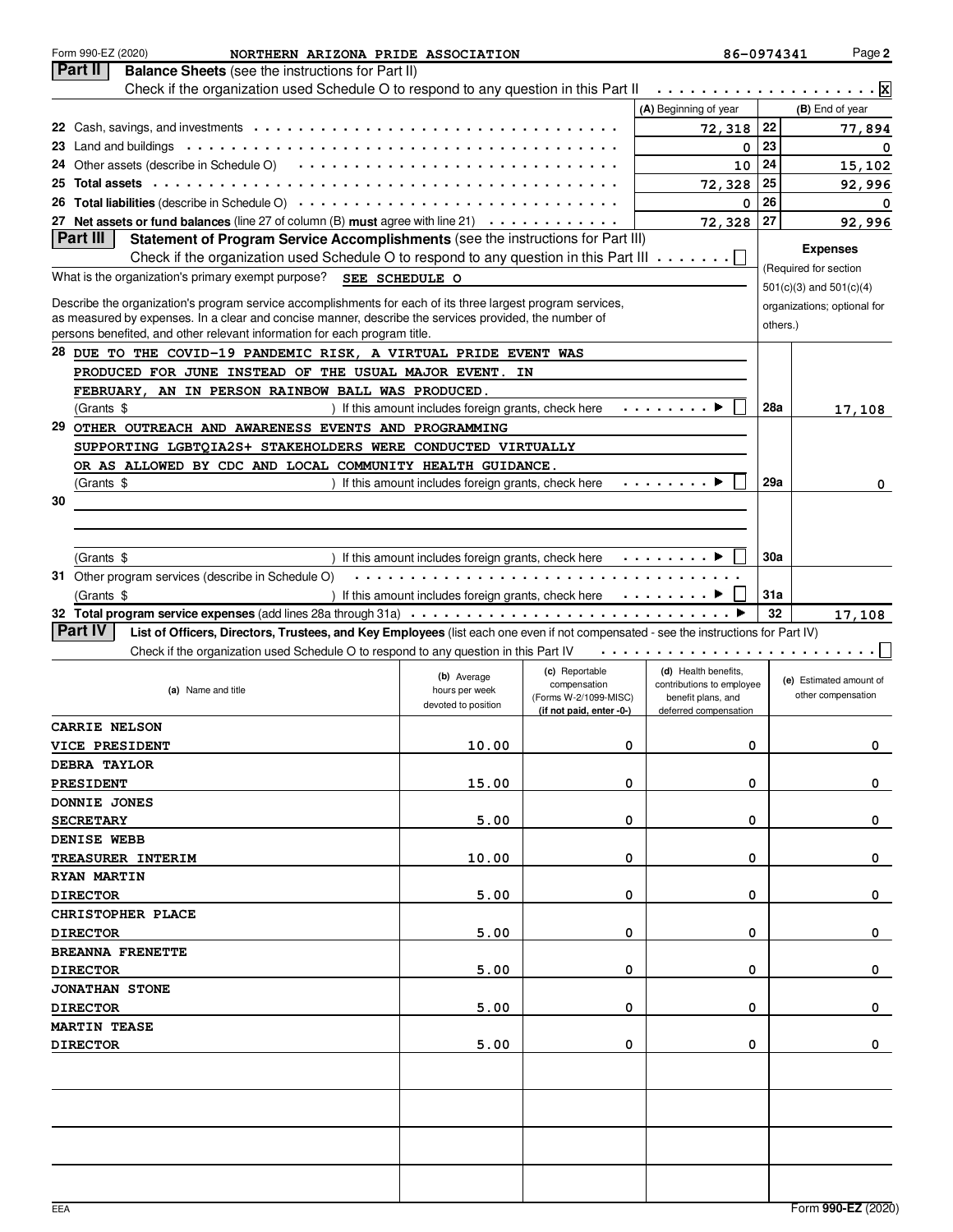|    | 86-0974341<br>Form 990-EZ (2020)<br>NORTHERN ARIZONA PRIDE ASSOCIATION                                                                       |                 |     | Page 3 |
|----|----------------------------------------------------------------------------------------------------------------------------------------------|-----------------|-----|--------|
|    | Part V<br>Other Information (Note the Schedule A and personal benefit contract statement requirements in the                                 |                 |     |        |
|    | instructions for Part V.) Check if the organization used Schedule O to respond to any question in this Part V                                |                 |     |        |
|    |                                                                                                                                              |                 | Yes | No     |
| 33 | Did the organization engage in any significant activity not previously reported to the IRS? If "Yes," provide a                              |                 |     |        |
|    |                                                                                                                                              | 33              |     | x      |
| 34 | Were any significant changes made to the organizing or governing documents? If "Yes," attach a conformed                                     |                 |     |        |
|    | copy of the amended documents if they reflect a change to the organization's name. Otherwise, explain the                                    |                 |     |        |
|    |                                                                                                                                              | 34              |     |        |
|    | change on Schedule O. See instructions                                                                                                       |                 |     | x      |
|    | 35 a Did the organization have unrelated business gross income of \$1,000 or more during the year from business                              |                 |     |        |
|    |                                                                                                                                              | 35a             |     | x      |
|    | <b>b</b> If "Yes," to line 35a, has the organization filed a Form 990-T for the year? If "No," provide an explanation in Schedule O $\cdots$ | 35b             |     |        |
| c  | Was the organization a section $501(c)(4)$ , $501(c)(5)$ , or $501(c)(6)$ organization subject to section 6033(e) notice,                    |                 |     |        |
|    |                                                                                                                                              | 35c             |     | x      |
| 36 | Did the organization undergo a liquidation, dissolution, termination, or significant disposition of net assets                               |                 |     |        |
|    |                                                                                                                                              | 36              |     | x      |
|    | 37 a Enter amount of political expenditures, direct or indirect, as described in the instructions ▶ 37a                                      |                 |     |        |
|    |                                                                                                                                              | 37b             |     | x      |
|    | 38 a Did the organization borrow from, or make any loans to, any officer, director, trustee, or key employee or were                         |                 |     |        |
|    | any such loans made in a prior year and still outstanding at the end of the tax year covered by this return? $\cdots \cdots \cdots$          | <b>38a</b>      |     | x      |
|    | <b>b</b> If "Yes," complete Schedule L, Part II, and enter the total amount involved<br>38b                                                  |                 |     |        |
| 39 | Section 501(c)(7) organizations. Enter:                                                                                                      |                 |     |        |
| a  | 39a                                                                                                                                          |                 |     |        |
|    | <b>b</b> Gross receipts, included on line 9, for public use of club facilities<br>39 <sub>b</sub>                                            |                 |     |        |
|    | 40 a Section $501(c)(3)$ organizations. Enter amount of tax imposed on the organization during the year under:                               |                 |     |        |
|    | $\overline{\phantom{a}}$ ; section 4955<br>$\overline{\phantom{a}}$ ; section 4912<br>section 4911 ▶                                         |                 |     |        |
|    |                                                                                                                                              |                 |     |        |
|    | <b>b</b> Section 501(c)(3), 501(c)(4), and 501(c)(29) organizations. Did the organization engage in any section 4958                         |                 |     |        |
|    | excess benefit transaction during the year, or did it engage in an excess benefit transaction in a prior year                                |                 |     |        |
|    | that has not been reported on any of its prior Forms 990 or 990-EZ? If "Yes," complete Schedule L, Part $1, , , , ,$                         | 40 <sub>b</sub> |     | x      |
|    | c Section 501(c)(3), 501(c)(4), and 501(c)(29) organizations. Enter amount of tax imposed                                                    |                 |     |        |
|    | on organization managers or disqualified persons during the year under sections 4912,                                                        |                 |     |        |
|    |                                                                                                                                              |                 |     |        |
|    | <b>d</b> Section 501(c)(3), 501(c)(4), and 501(c)(29) organizations. Enter amount of tax on line                                             |                 |     |        |
|    |                                                                                                                                              |                 |     |        |
|    | e All organizations. At any time during the tax year, was the organization a party to a prohibited tax shelter                               |                 |     |        |
|    |                                                                                                                                              | 40e             |     | x      |
| 41 | List the states with which a copy of this return is filed<br>$\overline{P}$ AZ                                                               |                 |     |        |
|    | Telephone no. ▶ 928-814-0076<br>The organization's books are in care of ▶ JONATHAN STONE                                                     |                 |     |        |
|    | $ZIP + 4$<br>Located at P PO BOX 1604, FLAGSTAFF, AZ<br>86002                                                                                |                 |     |        |
|    | <b>b</b> At any time during the calendar year, did the organization have an interest in or a signature or other authority over               |                 | Yes | No     |
|    | a financial account in a foreign country (such as a bank account, securities account, or other financial account)? $\cdots \cdots$           | 42b             |     | x      |
|    | If "Yes," enter the name of the foreign country                                                                                              |                 |     |        |
|    | See the instructions for exceptions and filing requirements for FinCEN Form 114, Report of Foreign Bank and                                  |                 |     |        |
|    | Financial Accounts (FBAR).                                                                                                                   |                 |     |        |
|    | c At any time during the calendar year, did the organization maintain an office outside the United States?                                   | 42c             |     | x      |
|    | If "Yes," enter the name of the foreign country<br>▶                                                                                         |                 |     |        |
| 43 | Section 4947(a)(1) nonexempt charitable trusts filing Form 990-EZ in lieu of Form 1041-Check here                                            |                 |     |        |
|    | and enter the amount of tax-exempt interest received or accrued during the tax year $\dots \dots \dots \dots \dots \dots$<br>  43            |                 |     |        |
|    |                                                                                                                                              |                 | Yes | No     |
|    | 44 a Did the organization maintain any donor advised funds during the year? If "Yes," Form 990 must be                                       |                 |     |        |
|    |                                                                                                                                              |                 |     |        |
|    |                                                                                                                                              | 44a             |     | x      |
|    | b Did the organization operate one or more hospital facilities during the year? If "Yes," Form 990 must be                                   |                 |     |        |
|    |                                                                                                                                              | 44b             |     | x      |
|    |                                                                                                                                              | 44с             |     | x      |
|    | d If "Yes," to line 44c, has the organization filed a Form 720 to report these payments? If "No," provide an                                 |                 |     |        |
|    |                                                                                                                                              | 44d             |     |        |
|    | 45 a Did the organization have a controlled entity within the meaning of section 512(b)(13)?                                                 | 45a             |     | x      |
|    | <b>b</b> Did the organization receive any payment from or engage in any transaction with a controlled entity within the                      |                 |     |        |
|    | meaning of section 512(b)(13)? If "Yes," Form 990 and Schedule R may need to be completed instead of                                         |                 |     |        |
|    | Form 990-EZ. See instructions                                                                                                                | 45b             |     | X      |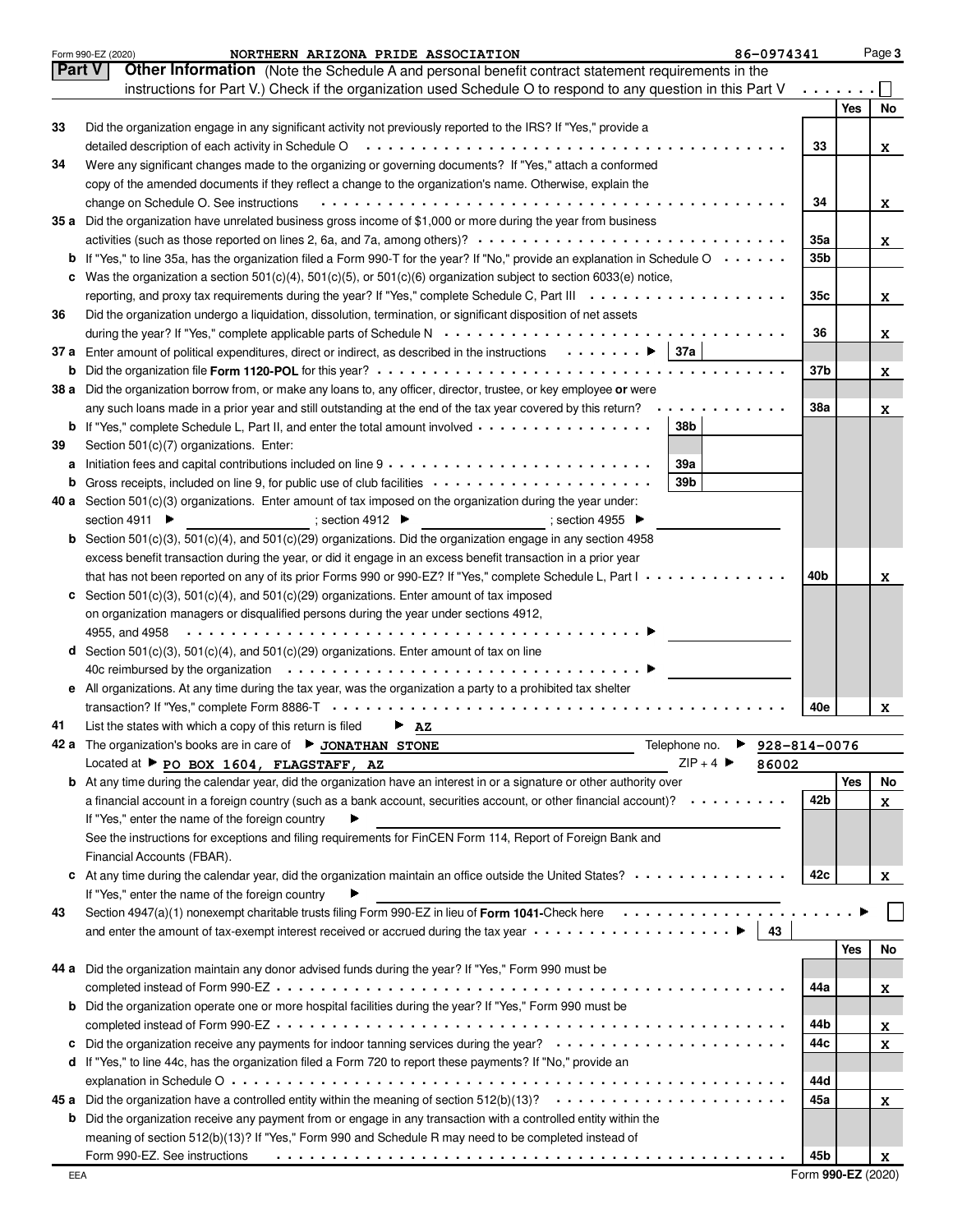|                | Form 990-EZ (2020) | NORTHERN ARIZONA PRIDE ASSOCIATION                                                                                                                                         |                                       |                                       |           |                                                   | 86-0974341              |                    | Page 4 |
|----------------|--------------------|----------------------------------------------------------------------------------------------------------------------------------------------------------------------------|---------------------------------------|---------------------------------------|-----------|---------------------------------------------------|-------------------------|--------------------|--------|
|                |                    |                                                                                                                                                                            |                                       |                                       |           |                                                   |                         | <b>Yes</b>         | No     |
| 46             |                    | Did the organization engage, directly or indirectly, in political campaign activities on behalf of or in opposition                                                        |                                       |                                       |           |                                                   |                         |                    |        |
| <b>Part VI</b> |                    | to candidates for public office? If "Yes," complete Schedule C, Part I<br>Section 501(c)(3) Organizations Only                                                             |                                       |                                       |           |                                                   | 46                      |                    | x      |
|                |                    | All section 501(c)(3) organizations must answer questions 47 - 49b and 52, and complete the tables for lines                                                               |                                       |                                       |           |                                                   |                         |                    |        |
|                |                    | 50 and 51.                                                                                                                                                                 |                                       |                                       |           |                                                   |                         |                    |        |
|                |                    | Check if the organization used Schedule O to respond to any question in this Part VI                                                                                       |                                       |                                       |           |                                                   |                         |                    |        |
|                |                    |                                                                                                                                                                            |                                       |                                       |           |                                                   |                         | <b>Yes</b>         | No     |
| 47             |                    | Did the organization engage in lobbying activities or have a section 501(h) election in effect during the tax                                                              |                                       |                                       |           |                                                   |                         |                    |        |
|                |                    | year? If "Yes," complete Schedule C, Part II                                                                                                                               |                                       |                                       |           |                                                   | 47                      |                    | x      |
| 48             |                    | Is the organization a school as described in section $170(b)(1)(A)(ii)$ ? If "Yes," complete Schedule E $\cdots \cdots \cdots$                                             |                                       |                                       |           |                                                   | 48                      |                    | X      |
| 49 a           |                    | Did the organization make any transfers to an exempt non-charitable related organization? $\cdots \cdots \cdots \cdots$                                                    |                                       |                                       |           |                                                   | 49a                     |                    | x      |
| b              |                    |                                                                                                                                                                            |                                       |                                       |           |                                                   | 49b                     |                    |        |
| 50             |                    | Complete this table for the organization's five highest compensated employees (other than officers, directors, trustees and key                                            |                                       |                                       |           |                                                   |                         |                    |        |
|                |                    | employees) who each received more than \$100,000 of compensation from the organization. If there is none, enter "None."                                                    |                                       |                                       |           |                                                   |                         |                    |        |
|                |                    |                                                                                                                                                                            | (b) Average                           | (c) Reportable                        |           | (d) Health benefits,<br>contributions to employee | (e) Estimated amount of |                    |        |
|                |                    | (a) Name and title of each employee                                                                                                                                        | hours per week<br>devoted to position | compensation<br>(Forms W-2/1099-MISC) |           | benefit plans, and deferred<br>compensation       |                         | other compensation |        |
|                |                    |                                                                                                                                                                            |                                       |                                       |           |                                                   |                         |                    |        |
| <b>NONE</b>    |                    |                                                                                                                                                                            |                                       |                                       |           |                                                   |                         |                    |        |
|                |                    |                                                                                                                                                                            |                                       |                                       |           |                                                   |                         |                    |        |
|                |                    |                                                                                                                                                                            |                                       |                                       |           |                                                   |                         |                    |        |
|                |                    |                                                                                                                                                                            |                                       |                                       |           |                                                   |                         |                    |        |
|                |                    |                                                                                                                                                                            |                                       |                                       |           |                                                   |                         |                    |        |
|                |                    |                                                                                                                                                                            |                                       |                                       |           |                                                   |                         |                    |        |
|                |                    |                                                                                                                                                                            |                                       |                                       |           |                                                   |                         |                    |        |
|                |                    |                                                                                                                                                                            |                                       |                                       |           |                                                   |                         |                    |        |
|                |                    |                                                                                                                                                                            |                                       |                                       |           |                                                   |                         |                    |        |
| f              |                    | Total number of other employees paid over \$100,000 ▶                                                                                                                      |                                       |                                       |           |                                                   |                         |                    |        |
| 51             |                    | Complete this table for the organization's five highest compensated independent contractors who each received more than                                                    |                                       |                                       |           |                                                   |                         |                    |        |
|                |                    | \$100,000 of compensation from the organization. If there is none, enter "None."                                                                                           |                                       |                                       |           |                                                   |                         |                    |        |
|                |                    | (a) Name and business address of each independent contractor                                                                                                               |                                       | (b) Type of service                   |           |                                                   | (c) Compensation        |                    |        |
|                |                    |                                                                                                                                                                            |                                       |                                       |           |                                                   |                         |                    |        |
| <b>NONE</b>    |                    |                                                                                                                                                                            |                                       |                                       |           |                                                   |                         |                    |        |
|                |                    |                                                                                                                                                                            |                                       |                                       |           |                                                   |                         |                    |        |
|                |                    |                                                                                                                                                                            |                                       |                                       |           |                                                   |                         |                    |        |
|                |                    |                                                                                                                                                                            |                                       |                                       |           |                                                   |                         |                    |        |
|                |                    |                                                                                                                                                                            |                                       |                                       |           |                                                   |                         |                    |        |
|                |                    |                                                                                                                                                                            |                                       |                                       |           |                                                   |                         |                    |        |
|                |                    |                                                                                                                                                                            |                                       |                                       |           |                                                   |                         |                    |        |
|                |                    |                                                                                                                                                                            |                                       |                                       |           |                                                   |                         |                    |        |
|                |                    |                                                                                                                                                                            |                                       |                                       |           |                                                   |                         |                    |        |
|                |                    | <b>d</b> Total number of other independent contractors each receiving over \$100,000 $\dots \dots$                                                                         |                                       |                                       |           |                                                   |                         |                    |        |
| 52             |                    | Did the organization complete Schedule A? Note: All section $501(c)(3)$ organizations must attach a                                                                        |                                       |                                       |           |                                                   | ΙxΙ                     |                    |        |
|                |                    | Under penalties of perjury, I declare that I have examined this return, including accompanying schedules and statements, and to the best of my knowledge and belief, it is |                                       |                                       |           |                                                   | Yes                     |                    | No     |
|                |                    | true, correct, and complete. Declaration of preparer (other than officer) is based on all information of which preparer has any knowledge.                                 |                                       |                                       |           |                                                   |                         |                    |        |
|                |                    | DEBRA TAYLOR                                                                                                                                                               |                                       |                                       |           |                                                   |                         |                    |        |
| Sign           |                    | Signature of officer                                                                                                                                                       |                                       |                                       | Date      |                                                   |                         |                    |        |
| Here           |                    | DEBRA TAYLOR, PRESIDENT                                                                                                                                                    |                                       |                                       |           |                                                   |                         |                    |        |
|                |                    | Type or print name and title                                                                                                                                               |                                       |                                       |           |                                                   |                         |                    |        |
|                |                    | Print/Type preparer's name                                                                                                                                                 | Preparer's signature                  | Date                                  |           | Check X if                                        | <b>PTIN</b>             |                    |        |
| Paid           |                    | Roberta Motter                                                                                                                                                             |                                       | 06-10-2022                            |           | self-employed                                     | P00090603               |                    |        |
|                | <b>Preparer</b>    | Roberta Motter<br>Firm's name                                                                                                                                              |                                       |                                       |           | Firm's EIN                                        |                         |                    |        |
|                | <b>Use Only</b>    | $\blacktriangleright$ PO Box 275<br>Firm's address                                                                                                                         |                                       |                                       |           |                                                   |                         |                    |        |
|                |                    | Flagstaff AZ 86002                                                                                                                                                         |                                       |                                       | Phone no. |                                                   | 928-774-8078            |                    |        |
|                |                    | May the IRS discuss this return with the preparer shown above? See instructions                                                                                            |                                       |                                       |           |                                                   | $\mathbf{x}$<br>Yes     |                    | No     |
| FFA            |                    |                                                                                                                                                                            |                                       |                                       |           |                                                   | Form $990-FZ(2020)$     |                    |        |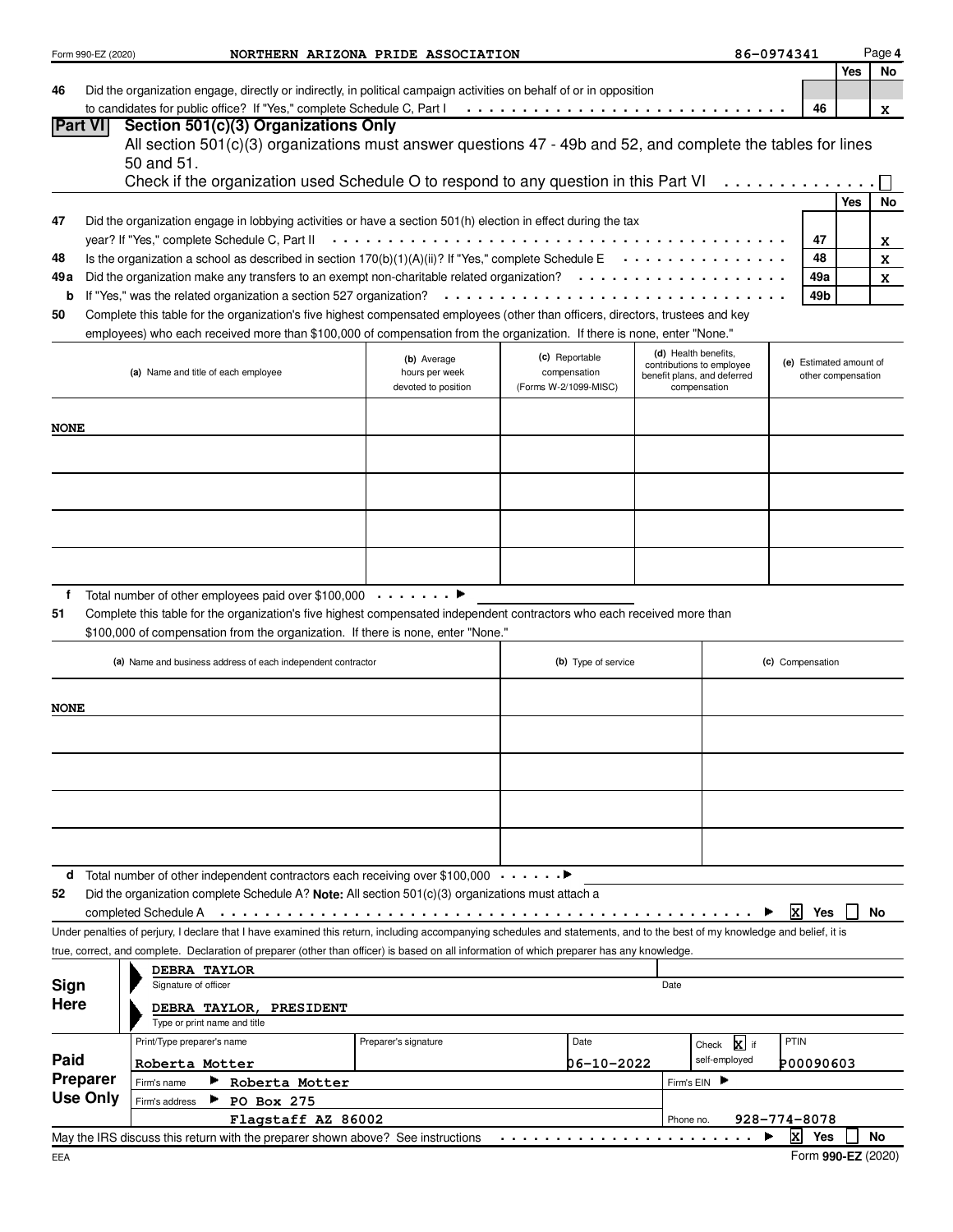| <b>SCHEDULE A</b>     |
|-----------------------|
| $(Form 990 or 990-F)$ |

# **Public Charity Status and Public Support**

OMB No. 1545-0047 **2020**

| Complete if the organization is a section 501(c)(3) organization or a section 4947(a)(1) nonexempt charitable trust. |                                                                                                                           |                                                        |                                                                                  |          |                                                                                                                                                                                                                                                    | ZUZU      |                          |                                       |                                      |
|----------------------------------------------------------------------------------------------------------------------|---------------------------------------------------------------------------------------------------------------------------|--------------------------------------------------------|----------------------------------------------------------------------------------|----------|----------------------------------------------------------------------------------------------------------------------------------------------------------------------------------------------------------------------------------------------------|-----------|--------------------------|---------------------------------------|--------------------------------------|
| Attach to Form 990 or Form 990-EZ.                                                                                   |                                                                                                                           |                                                        |                                                                                  |          | <b>Open to Public</b>                                                                                                                                                                                                                              |           |                          |                                       |                                      |
|                                                                                                                      |                                                                                                                           | Department of the Treasury<br>Internal Revenue Service |                                                                                  |          | Go to www.irs.gov/Form990 for instructions and the latest information.                                                                                                                                                                             |           |                          |                                       | <b>Inspection</b>                    |
|                                                                                                                      |                                                                                                                           | Name of the organization                               |                                                                                  |          |                                                                                                                                                                                                                                                    |           |                          | <b>Employer identification number</b> |                                      |
|                                                                                                                      |                                                                                                                           |                                                        | NORTHERN ARIZONA PRIDE ASSOCIATION                                               |          |                                                                                                                                                                                                                                                    |           |                          | 86-0974341                            |                                      |
|                                                                                                                      | Part I                                                                                                                    |                                                        |                                                                                  |          | Reason for Public Charity Status. (All organizations must complete this part.) See instructions.                                                                                                                                                   |           |                          |                                       |                                      |
|                                                                                                                      |                                                                                                                           |                                                        |                                                                                  |          | The organization is not a private foundation because it is: (For lines 1 through 12, check only one box.)                                                                                                                                          |           |                          |                                       |                                      |
| 1                                                                                                                    |                                                                                                                           |                                                        |                                                                                  |          | A church, convention of churches, or association of churches described in <b>section 170(b)(1)(A)(i).</b>                                                                                                                                          |           |                          |                                       |                                      |
| 2                                                                                                                    |                                                                                                                           |                                                        |                                                                                  |          | A school described in section 170(b)(1)(A)(ii). (Attach Schedule E (Form 990 or 990-EZ).)                                                                                                                                                          |           |                          |                                       |                                      |
| 3                                                                                                                    |                                                                                                                           |                                                        |                                                                                  |          | A hospital or a cooperative hospital service organization described in section 170(b)(1)(A)(iii).                                                                                                                                                  |           |                          |                                       |                                      |
| 4                                                                                                                    | $\Box$                                                                                                                    |                                                        |                                                                                  |          | A medical research organization operated in conjunction with a hospital described in section 170(b)(1)(A)(iii). Enter the                                                                                                                          |           |                          |                                       |                                      |
|                                                                                                                      |                                                                                                                           |                                                        | hospital's name, city, and state:                                                |          |                                                                                                                                                                                                                                                    |           |                          |                                       |                                      |
| 5                                                                                                                    | An organization operated for the benefit of a college or university owned or operated by a governmental unit described in |                                                        |                                                                                  |          |                                                                                                                                                                                                                                                    |           |                          |                                       |                                      |
|                                                                                                                      | ΙI                                                                                                                        |                                                        |                                                                                  |          |                                                                                                                                                                                                                                                    |           |                          |                                       |                                      |
| 6                                                                                                                    |                                                                                                                           |                                                        | section 170(b)(1)(A)(iv). (Complete Part II.)                                    |          | A federal, state, or local government or governmental unit described in section 170(b)(1)(A)(v).                                                                                                                                                   |           |                          |                                       |                                      |
| 7                                                                                                                    | $\mathbf{x}$                                                                                                              |                                                        |                                                                                  |          | An organization that normally receives a substantial part of its support from a governmental unit or from the general public                                                                                                                       |           |                          |                                       |                                      |
|                                                                                                                      |                                                                                                                           |                                                        |                                                                                  |          |                                                                                                                                                                                                                                                    |           |                          |                                       |                                      |
|                                                                                                                      |                                                                                                                           |                                                        | described in section 170(b)(1)(A)(vi). (Complete Part II.)                       |          |                                                                                                                                                                                                                                                    |           |                          |                                       |                                      |
| 8<br>9                                                                                                               | $\perp$                                                                                                                   |                                                        | A community trust described in section 170(b)(1)(A)(vi). (Complete Part II.)     |          | An agricultural research organization described in section 170(b)(1)(A)(ix) operated in conjunction with a land-grant college                                                                                                                      |           |                          |                                       |                                      |
|                                                                                                                      |                                                                                                                           |                                                        |                                                                                  |          | or university or a non-land-grant college of agriculture (see instructions). Enter the name, city, and state of the college or                                                                                                                     |           |                          |                                       |                                      |
|                                                                                                                      |                                                                                                                           | university:                                            |                                                                                  |          |                                                                                                                                                                                                                                                    |           |                          |                                       |                                      |
| 10                                                                                                                   | $\perp$                                                                                                                   |                                                        |                                                                                  |          | An organization that normally receives: (1) more than 33 1/3% of its support from contributions, membership fees, and gross                                                                                                                        |           |                          |                                       |                                      |
|                                                                                                                      |                                                                                                                           |                                                        |                                                                                  |          |                                                                                                                                                                                                                                                    |           |                          |                                       |                                      |
|                                                                                                                      |                                                                                                                           |                                                        |                                                                                  |          | receipts from activities related to its exempt functions - subject to certain exceptions; and (2) no more than 33 1/3% of its<br>support from gross investment income and unrelated business taxable income (less section 511 tax) from businesses |           |                          |                                       |                                      |
|                                                                                                                      |                                                                                                                           |                                                        |                                                                                  |          | acquired by the organization after June 30, 1975. See section 509(a)(2). (Complete Part III.)                                                                                                                                                      |           |                          |                                       |                                      |
| 11                                                                                                                   | ΙI                                                                                                                        |                                                        |                                                                                  |          | An organization organized and operated exclusively to test for public safety. See section 509(a)(4).                                                                                                                                               |           |                          |                                       |                                      |
| 12                                                                                                                   | $\mathsf{L}$                                                                                                              |                                                        |                                                                                  |          | An organization organized and operated exclusively for the benefit of, to perform the functions of, or to carry out the purposes                                                                                                                   |           |                          |                                       |                                      |
|                                                                                                                      |                                                                                                                           |                                                        |                                                                                  |          | of one or more publicly supported organizations described in section 509(a)(1) or section 509(a)(2). See section 509(a)(3).                                                                                                                        |           |                          |                                       |                                      |
|                                                                                                                      |                                                                                                                           |                                                        |                                                                                  |          | Check the box in lines 12a through 12d that describes the type of supporting organization and complete lines 12e, 12f, and 12g.                                                                                                                    |           |                          |                                       |                                      |
|                                                                                                                      | а                                                                                                                         |                                                        |                                                                                  |          | Type I. A supporting organization operated, supervised, or controlled by its supported organization(s), typically by giving                                                                                                                        |           |                          |                                       |                                      |
|                                                                                                                      |                                                                                                                           |                                                        |                                                                                  |          | the supported organization(s) the power to regularly appoint or elect a majority of the directors or trustees of the                                                                                                                               |           |                          |                                       |                                      |
|                                                                                                                      |                                                                                                                           |                                                        | supporting organization. You must complete Part IV, Sections A and B.            |          |                                                                                                                                                                                                                                                    |           |                          |                                       |                                      |
|                                                                                                                      | b                                                                                                                         | $\perp$                                                |                                                                                  |          | Type II. A supporting organization supervised or controlled in connection with its supported organization(s), by having                                                                                                                            |           |                          |                                       |                                      |
|                                                                                                                      |                                                                                                                           |                                                        |                                                                                  |          | control or management of the supporting organization vested in the same persons that control or manage the supported                                                                                                                               |           |                          |                                       |                                      |
|                                                                                                                      |                                                                                                                           |                                                        | organization(s). You must complete Part IV, Sections A and C.                    |          |                                                                                                                                                                                                                                                    |           |                          |                                       |                                      |
|                                                                                                                      | c                                                                                                                         | $\perp$                                                |                                                                                  |          | Type III functionally integrated. A supporting organization operated in connection with, and functionally integrated with,                                                                                                                         |           |                          |                                       |                                      |
|                                                                                                                      |                                                                                                                           |                                                        |                                                                                  |          | its supported organization(s) (see instructions). You must complete Part IV, Sections A, D, and E.                                                                                                                                                 |           |                          |                                       |                                      |
|                                                                                                                      |                                                                                                                           |                                                        |                                                                                  |          | Type III non-functionally integrated. A supporting organization operated in connection with its supported organization(s)                                                                                                                          |           |                          |                                       |                                      |
|                                                                                                                      | d                                                                                                                         |                                                        |                                                                                  |          | that is not functionally integrated. The organization generally must satisfy a distribution requirement and an attentiveness                                                                                                                       |           |                          |                                       |                                      |
|                                                                                                                      |                                                                                                                           |                                                        |                                                                                  |          | requirement (see instructions). You must complete Part IV, Sections A and D, and Part V.                                                                                                                                                           |           |                          |                                       |                                      |
|                                                                                                                      | е                                                                                                                         | $\perp$                                                |                                                                                  |          | Check this box if the organization received a written determination from the IRS that it is a Type I, Type II, Type III                                                                                                                            |           |                          |                                       |                                      |
|                                                                                                                      |                                                                                                                           |                                                        |                                                                                  |          | functionally integrated, or Type III non-functionally integrated supporting organization.                                                                                                                                                          |           |                          |                                       |                                      |
|                                                                                                                      | f                                                                                                                         |                                                        | Enter the number of supported organizations                                      |          |                                                                                                                                                                                                                                                    |           |                          |                                       |                                      |
|                                                                                                                      |                                                                                                                           |                                                        | Provide the following information about the supported organization(s).           |          |                                                                                                                                                                                                                                                    |           |                          |                                       |                                      |
|                                                                                                                      | g                                                                                                                         | (i) Name of supported organization                     |                                                                                  | (ii) EIN | (iii) Type of organization                                                                                                                                                                                                                         |           | (iv) Is the organization | (v) Amount of monetary                | (vi) Amount of                       |
|                                                                                                                      |                                                                                                                           |                                                        |                                                                                  |          | (described on lines 1-10                                                                                                                                                                                                                           |           | listed in your governing | support (see                          | other support (see                   |
|                                                                                                                      |                                                                                                                           |                                                        |                                                                                  |          | above (see instructions))                                                                                                                                                                                                                          | document? |                          | instructions)                         | instructions)                        |
|                                                                                                                      |                                                                                                                           |                                                        |                                                                                  |          |                                                                                                                                                                                                                                                    | Yes       | No                       |                                       |                                      |
|                                                                                                                      |                                                                                                                           |                                                        |                                                                                  |          |                                                                                                                                                                                                                                                    |           |                          |                                       |                                      |
| (A)                                                                                                                  |                                                                                                                           |                                                        |                                                                                  |          |                                                                                                                                                                                                                                                    |           |                          |                                       |                                      |
|                                                                                                                      |                                                                                                                           |                                                        |                                                                                  |          |                                                                                                                                                                                                                                                    |           |                          |                                       |                                      |
| (B)                                                                                                                  |                                                                                                                           |                                                        |                                                                                  |          |                                                                                                                                                                                                                                                    |           |                          |                                       |                                      |
|                                                                                                                      |                                                                                                                           |                                                        |                                                                                  |          |                                                                                                                                                                                                                                                    |           |                          |                                       |                                      |
| (C)                                                                                                                  |                                                                                                                           |                                                        |                                                                                  |          |                                                                                                                                                                                                                                                    |           |                          |                                       |                                      |
|                                                                                                                      |                                                                                                                           |                                                        |                                                                                  |          |                                                                                                                                                                                                                                                    |           |                          |                                       |                                      |
| (D)                                                                                                                  |                                                                                                                           |                                                        |                                                                                  |          |                                                                                                                                                                                                                                                    |           |                          |                                       |                                      |
|                                                                                                                      |                                                                                                                           |                                                        |                                                                                  |          |                                                                                                                                                                                                                                                    |           |                          |                                       |                                      |
| (E)                                                                                                                  |                                                                                                                           |                                                        |                                                                                  |          |                                                                                                                                                                                                                                                    |           |                          |                                       |                                      |
| Total                                                                                                                |                                                                                                                           |                                                        |                                                                                  |          |                                                                                                                                                                                                                                                    |           |                          |                                       |                                      |
|                                                                                                                      |                                                                                                                           |                                                        | For Paperwork Reduction Act Notice, see the Instructions for Form 990 or 990-EZ. |          |                                                                                                                                                                                                                                                    |           |                          |                                       |                                      |
| EEA                                                                                                                  |                                                                                                                           |                                                        |                                                                                  |          |                                                                                                                                                                                                                                                    |           |                          |                                       | Schedule A (Form 990 or 990-EZ) 2020 |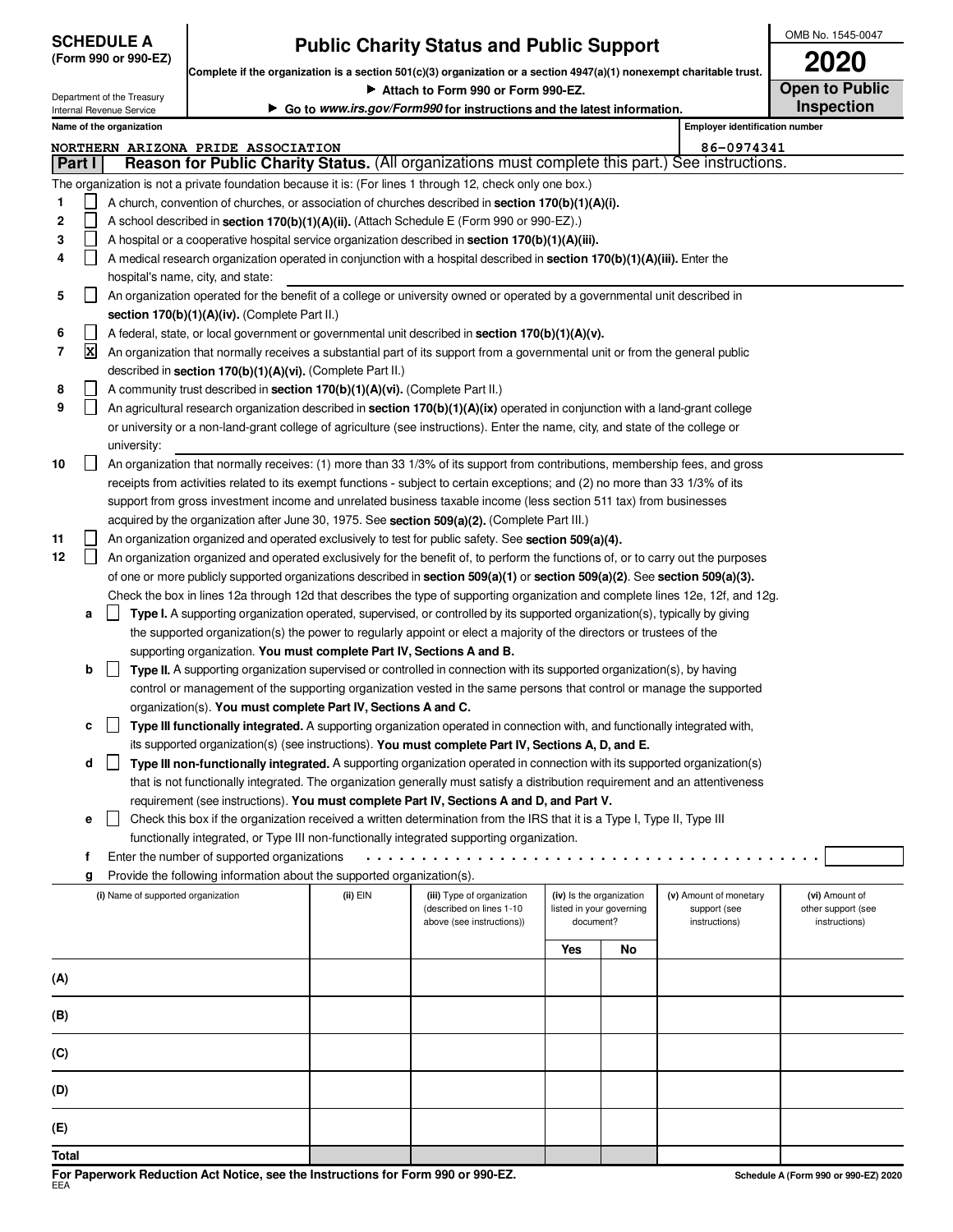|    | Schedule A (Form 990 or 990-EZ) 2020<br>Support Schedule for Organizations Described in Sections 170(b)(1)(A)(iv) and 170(b)(1)(A)(vi)<br>Part II<br>(Complete only if you checked the box on line 5, 7, or 8 of Part I or if the organization failed to qualify under |          | NORTHERN ARIZONA PRIDE ASSOCIATION |            |            | 86-0974341       | Page 2             |
|----|------------------------------------------------------------------------------------------------------------------------------------------------------------------------------------------------------------------------------------------------------------------------|----------|------------------------------------|------------|------------|------------------|--------------------|
|    | Part III. If the organization fails to qualify under the tests listed below, please complete Part III.)                                                                                                                                                                |          |                                    |            |            |                  |                    |
|    | <b>Section A. Public Support</b>                                                                                                                                                                                                                                       |          |                                    |            |            |                  |                    |
|    | Calendar year (or fiscal year beginning in) >                                                                                                                                                                                                                          | (a) 2016 | (b) 2017                           | $(c)$ 2018 | $(d)$ 2019 | $(e)$ 2020       | (f) Total          |
| 1. | Gifts, grants, contributions, and                                                                                                                                                                                                                                      |          |                                    |            |            |                  |                    |
|    | membership fees received. (Do not                                                                                                                                                                                                                                      |          |                                    |            |            |                  |                    |
|    | include any "unusual grants.") $\cdots$ .                                                                                                                                                                                                                              |          |                                    | 1,996      | 7,446      | 44,529           | 53,971             |
|    | 2 Tax revenues levied for the                                                                                                                                                                                                                                          |          |                                    |            |            |                  |                    |
|    | organization's benefit and either paid to                                                                                                                                                                                                                              |          |                                    |            |            |                  |                    |
|    | or expended on its behalf                                                                                                                                                                                                                                              |          |                                    |            |            |                  |                    |
| 3  | The value of services or facilities                                                                                                                                                                                                                                    |          |                                    |            |            |                  |                    |
|    | furnished by a governmental unit to the                                                                                                                                                                                                                                |          |                                    |            |            |                  |                    |
|    | organization without charge                                                                                                                                                                                                                                            |          |                                    |            |            |                  |                    |
|    | Total. Add lines 1 through 3                                                                                                                                                                                                                                           |          |                                    | 1,996      | 7,446      | 44,529           | 53,971             |
| 5  | The portion of total contributions by                                                                                                                                                                                                                                  |          |                                    |            |            |                  |                    |
|    | each person (other than a                                                                                                                                                                                                                                              |          |                                    |            |            |                  |                    |
|    | governmental unit or publicly                                                                                                                                                                                                                                          |          |                                    |            |            |                  |                    |
|    | supported organization) included on                                                                                                                                                                                                                                    |          |                                    |            |            |                  |                    |
|    | line 1 that exceeds 2% of the amount                                                                                                                                                                                                                                   |          |                                    |            |            |                  |                    |
|    | shown on line 11, column $(f) \ldots \ldots$                                                                                                                                                                                                                           |          |                                    |            |            |                  | 23,920             |
|    | 6 Public support. Subtract line 5 from line 4                                                                                                                                                                                                                          |          |                                    |            |            |                  | 30,051             |
|    | <b>Section B. Total Support</b>                                                                                                                                                                                                                                        |          |                                    |            |            |                  |                    |
|    | Calendar year (or fiscal year beginning in) ▶                                                                                                                                                                                                                          | (a) 2016 | (b) 2017                           | $(c)$ 2018 | $(d)$ 2019 | (e) 2020         | (f) Total          |
| 7  | Amounts from line 4                                                                                                                                                                                                                                                    |          |                                    | 1,996      | 7,446      | 44,529           | 53,971             |
| 8  | Gross income from interest, dividends,                                                                                                                                                                                                                                 |          |                                    |            |            |                  |                    |
|    | payments received on securities loans,                                                                                                                                                                                                                                 |          |                                    |            |            |                  |                    |
|    | rents, royalties, and income from                                                                                                                                                                                                                                      |          |                                    |            |            |                  |                    |
|    | similar sources $\dots \dots$                                                                                                                                                                                                                                          |          |                                    |            | з          |                  | 8                  |
| 9  | Net income from unrelated business                                                                                                                                                                                                                                     |          |                                    |            |            |                  |                    |
|    | activities, whether or not the business                                                                                                                                                                                                                                |          |                                    |            |            |                  |                    |
|    | is regularly carried on $\dots \dots \dots$                                                                                                                                                                                                                            |          |                                    |            |            |                  |                    |
|    | 10 Other income. Do not include gain or                                                                                                                                                                                                                                |          |                                    |            |            |                  |                    |
|    | loss from the sale of capital assets                                                                                                                                                                                                                                   |          |                                    |            |            |                  |                    |
|    | (Explain in Part VI.)                                                                                                                                                                                                                                                  |          |                                    |            |            |                  |                    |
|    | 11 Total support. Add lines 7 through 10                                                                                                                                                                                                                               |          |                                    |            |            |                  | 53,979             |
|    | 12 Gross receipts from related activities, etc. (see instructions)                                                                                                                                                                                                     |          |                                    |            |            | 12               |                    |
|    | 13 First five years. If the Form 990 is for the organization's first, second, third, fourth, or fifth tax year as a section 501(c)(3)                                                                                                                                  |          |                                    |            |            |                  |                    |
|    |                                                                                                                                                                                                                                                                        |          |                                    |            |            |                  | ▸∐                 |
|    | <b>Section C. Computation of Public Support Percentage</b>                                                                                                                                                                                                             |          |                                    |            |            |                  |                    |
| 14 | Public support percentage for 2020 (line 6, column $(f)$ , divided by line 11, column $(f)$ )                                                                                                                                                                          |          |                                    |            |            | $\overline{1}$ 4 | 55.67 $%$          |
|    | 15 Public support percentage from 2019 Schedule A, Part II, line 14                                                                                                                                                                                                    |          |                                    |            |            | 15               | 99.96 %            |
|    | 16a 33 1/3% support test - 2020. If the organization did not check the box on line 13, and line 14 is 33 1/3% or more, check this                                                                                                                                      |          |                                    |            |            |                  |                    |
|    | box and stop here. The organization qualifies as a publicly supported organization $\cdots \cdots \cdots \cdots \cdots \cdots \cdots$                                                                                                                                  |          |                                    |            |            |                  | $\mathbf{x}$<br>Þ. |
|    | b 33 1/3% support test - 2019. If the organization did not check a box on line 13 or 16a, and line 15 is 33 1/3% or more, check<br>this box and stop here. The organization qualifies as a publicly supported organization $\cdots \cdots \cdots \cdots \cdots \cdots$ |          |                                    |            |            |                  | $\Box$<br>▶        |
|    |                                                                                                                                                                                                                                                                        |          |                                    |            |            |                  |                    |
|    | 17a 10%-facts-and-circumstances test - 2020. If the organization did not check a box on line 13, 16a, or 16b, and line 14 is<br>10% or more, and if the organization meets the facts-and-circumstances test, check this box and stop here. Explain in                  |          |                                    |            |            |                  |                    |
|    | Part VI how the organization meets the facts-and-circumstances test. The organization qualifies as a publicly supported                                                                                                                                                |          |                                    |            |            |                  |                    |
|    |                                                                                                                                                                                                                                                                        |          |                                    |            |            |                  | $\Box$             |
|    | b 10%-facts-and-circumstances test - 2019. If the organization did not check a box on line 13, 16a, 16b, or 17a, and line                                                                                                                                              |          |                                    |            |            |                  |                    |
|    | 15 is 10% or more, and if the organization meets the facts-and-circumstances test, check this box and stop here. Explain                                                                                                                                               |          |                                    |            |            |                  |                    |
|    | in Part VI how the organization meets the facts-and-circumstances test. The organization qualifies as a publicly supported                                                                                                                                             |          |                                    |            |            |                  |                    |
|    |                                                                                                                                                                                                                                                                        |          |                                    |            |            |                  |                    |
|    | 18 Private foundation. If the organization did not check a box on line 13, 16a, 16b, 17a, or 17b, check this box and see                                                                                                                                               |          |                                    |            |            |                  |                    |
|    |                                                                                                                                                                                                                                                                        |          |                                    |            |            |                  |                    |
|    |                                                                                                                                                                                                                                                                        |          |                                    |            |            |                  |                    |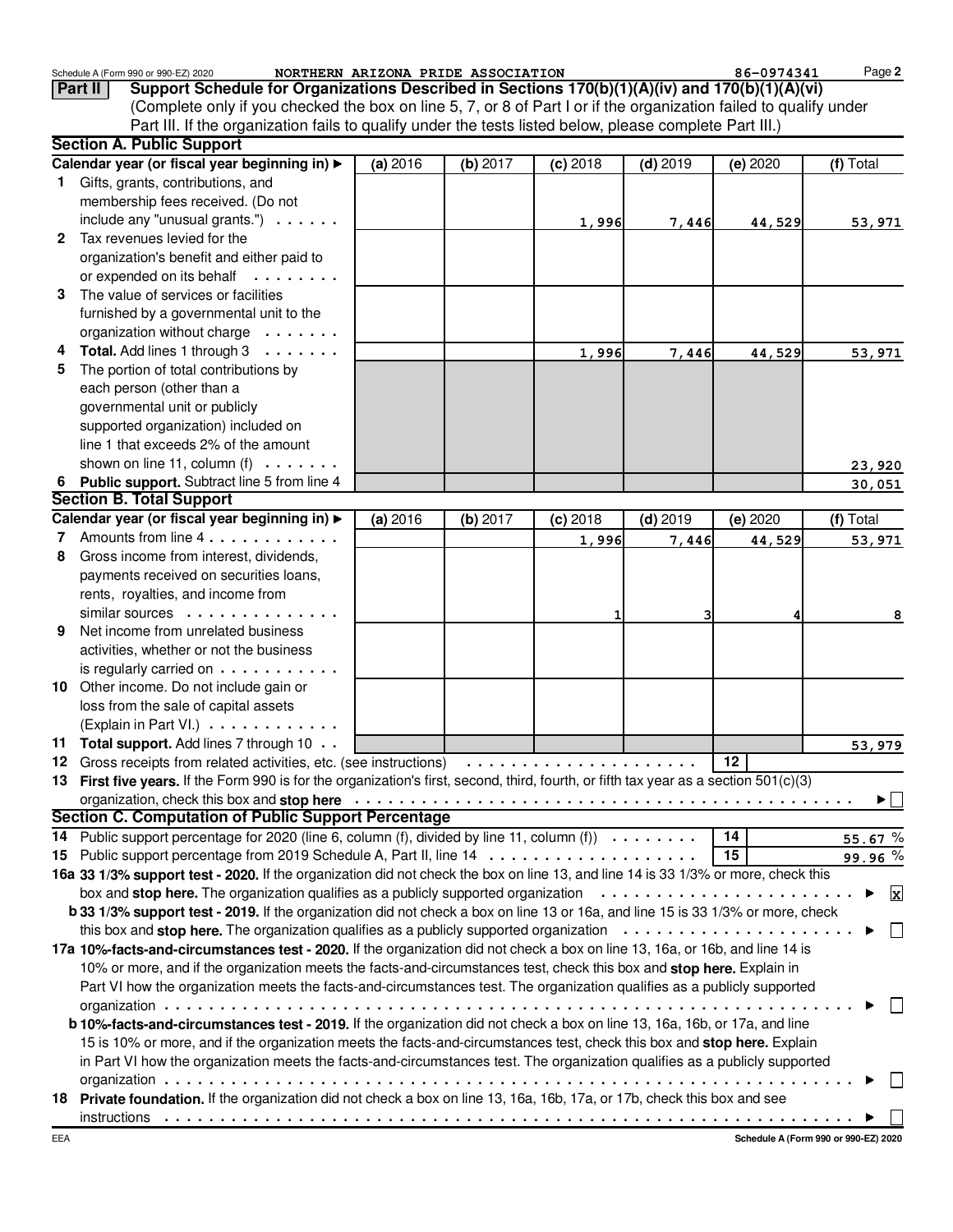**(Form 990, 990-EZ,**

Department of the Treasury Internal Revenue Service

## **Schedule B Schedule of Contributors**

OMB No. 1545-0047

**or 990-PF) Attach to Form 990, Form 990-EZ, or Form 990-PF. Go to www.irs.gov/Form990 for the latest information.** **2020**

| Name of the organization              |          | <b>Employer identification number</b> |  |  |  |  |
|---------------------------------------|----------|---------------------------------------|--|--|--|--|
| NORTHERN ARIZONA PRIDE ASSOCIATION    |          | 86-0974341                            |  |  |  |  |
| <b>Organization type</b> (check one): |          |                                       |  |  |  |  |
| Filers of:                            | Section: |                                       |  |  |  |  |

| $\mathbf{X}$ 501(c)( 3 ) (enter number) organization                        |
|-----------------------------------------------------------------------------|
| $4947(a)(1)$ nonexempt charitable trust not treated as a private foundation |
| 527 political organization<br>$\Box$                                        |
| $501(c)(3)$ exempt private foundation                                       |
| 4947(a)(1) nonexempt charitable trust treated as a private foundation       |
| 501(c)(3) taxable private foundation                                        |
|                                                                             |

Check if your organization is covered by the **General Rule** or a **Special Rule.**

**Note:** Only a section 501(c)(7), (8), or (10) organization can check boxes for both the General Rule and a Special Rule. See instructions.

### **General Rule**

For an organization filing Form 990, 990-EZ, or 990-PF that received, during the year, contributions totaling \$5,000 **X**or more (in money or property) from any one contributor. Complete Parts I and II. See instructions for determining a contributor's total contributions.

### **Special Rules**

For an organization described in section 501(c)(3) filing Form 990 or 990-EZ that met the 33 1/3% support test of the regulations under sections 509(a)(1) and 170(b)(1)(A)(vi), that checked Schedule A (Form 990 or 990-EZ), Part II, line 13, 16a, or 16b, and that received from any one contributor, during the year, total contributions of the greater of **(1)** \$5,000; or **(2)** 2% of the amount on (i) Form 990, Part VIII, line 1h; or (ii) Form 990-EZ, line 1. Complete Parts I and II.

For an organization described in section  $501(c)(7)$ , (8), or (10) filing Form 990 or 990-EZ that received from any one contributor, during the year, total contributions of more than \$1,000 exclusively for religious, charitable, scientific, literary, or educational purposes, or for the prevention of cruelty to children or animals. Complete Parts I (entering "N/A" in column (b) instead of the contributor name and address), II, and III.

For an organization described in section 501(c)(7), (8), or (10) filing Form 990 or 990-EZ that received from any one contributor, during the year, contributions exclusively for religious, charitable, etc., purposes, but no such contributions totaled more than \$1,000. If this box is checked, enter here the total contributions that were received during the year for an exclusively religious, charitable, etc., purpose. Don't complete any of the parts unless the **General Rule** applies to this organization because it received nonexclusively religious, charitable, etc., contributions totaling \$5,000 or more during the year \$ . . . . . . . . . . . . . . . . . . . . . . . . . . . . . . . . .

**Caution:** An organization that isn't covered by the General Rule and/or the Special Rules doesn't file Schedule B (Form 990, 990-EZ, or 990-PF), but it **must** answer "No" on Part IV, line 2, of its Form 990; or check the box on line H of its Form 990-EZ or on its Form 990-PF, Part I, line 2, to certify that it doesn't meet the filing requirements of Schedule B (Form 990, 990-EZ, or 990-PF).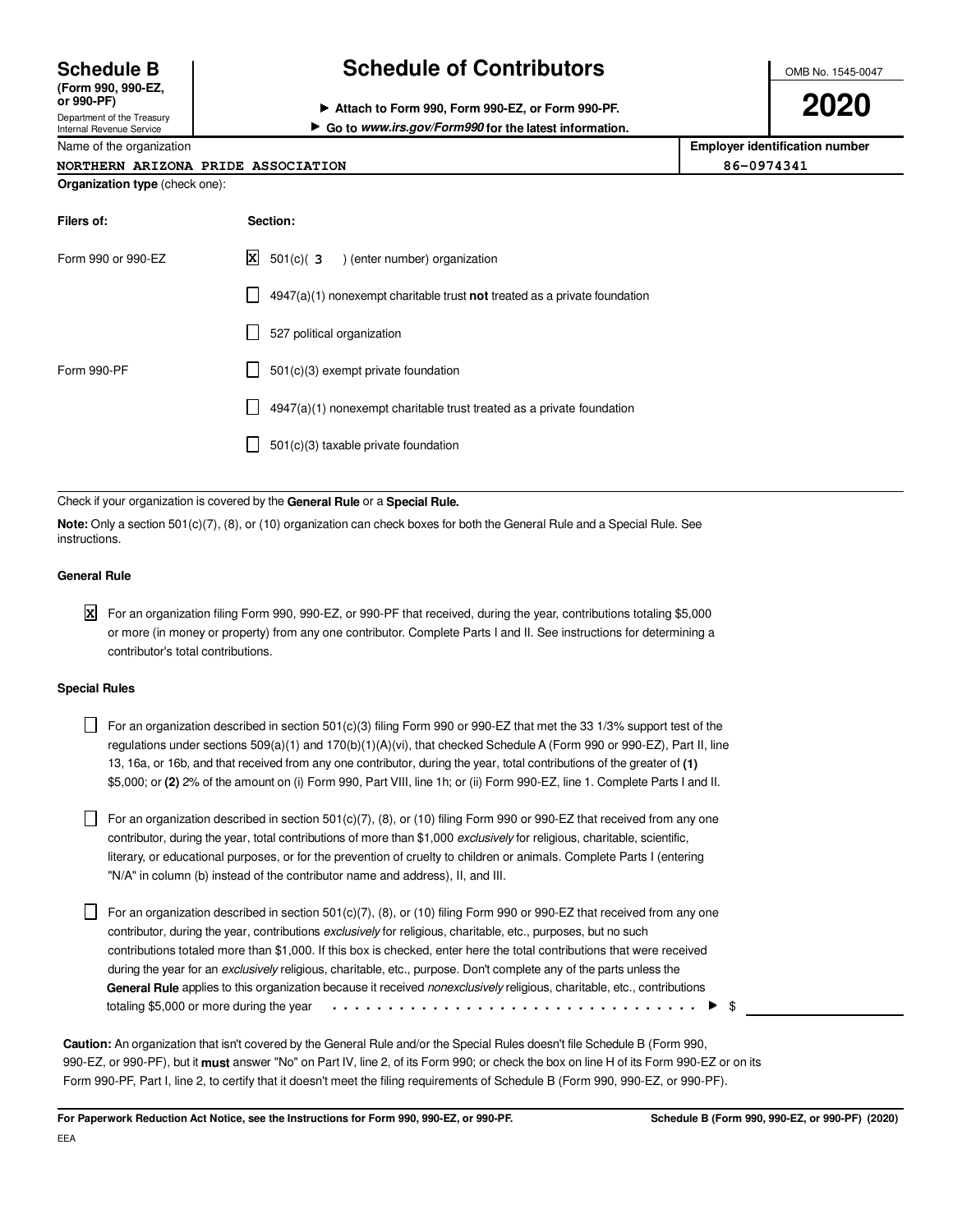Name of organization **Employer identification number Employer identification number** 

**NORTHERN ARIZONA PRIDE ASSOCIATION 86-0974341** 

| Part I                  | <b>Contributors</b> (see instructions). Use duplicate copies of Part I if additional space is needed. |                                   |                                                                                                                       |  |  |  |  |
|-------------------------|-------------------------------------------------------------------------------------------------------|-----------------------------------|-----------------------------------------------------------------------------------------------------------------------|--|--|--|--|
| (a)<br>No.              | (b)<br>Name, address, and ZIP + 4                                                                     | (c)<br><b>Total contributions</b> | (d)<br><b>Type of contribution</b>                                                                                    |  |  |  |  |
| $\mathbf{1}$            | THE MONA PRIVATE FOUNDATION<br>120 S HOUGHTON RD STE 138 PMB 191<br>TUCSON AZ 85748                   | \$<br>25,000                      | Person<br>$\mathbf x$<br>Payroll<br>Г<br><b>Noncash</b><br>$\Box$<br>(Complete Part II for<br>noncash contributions.) |  |  |  |  |
| (a)<br>No.              | (b)<br>Name, address, and ZIP + 4                                                                     | (c)<br><b>Total contributions</b> | (d)<br>Type of contribution                                                                                           |  |  |  |  |
| $\overline{2}$          | FLAGSTAFF ARTS COUNCIL<br>PO BOX 296<br>FLAGSTAFF AZ 86002                                            | \$<br>23,500                      | Person<br>X<br>Payroll<br>$\Box$<br><b>Noncash</b><br>Г<br>(Complete Part II for<br>noncash contributions.)           |  |  |  |  |
| (a)<br>No.              | (b)<br>Name, address, and ZIP + 4                                                                     | (c)<br><b>Total contributions</b> | (d)<br>Type of contribution                                                                                           |  |  |  |  |
| $\overline{\mathbf{3}}$ | ARIZONA COMMUNITY FOUNDATION<br>2201 E CAMELBACK RD STE 405B<br>PHOENIX AZ 85016                      | \$<br>5,000                       | Person<br>$\mathbf x$<br>Payroll<br><b>Noncash</b><br>(Complete Part II for<br>noncash contributions.)                |  |  |  |  |
| (a)<br>No.              | (b)<br>Name, address, and ZIP + 4                                                                     | (c)<br><b>Total contributions</b> | (d)<br>Type of contribution                                                                                           |  |  |  |  |
|                         |                                                                                                       | \$                                | Person<br>Payroll<br><b>Noncash</b><br>(Complete Part II for<br>noncash contributions.)                               |  |  |  |  |
| (a)<br>No.              | (b)<br>Name, address, and ZIP + 4                                                                     | (c)<br><b>Total contributions</b> | (d)<br><b>Type of contribution</b>                                                                                    |  |  |  |  |
|                         |                                                                                                       | \$                                | <b>Person</b><br>Payroll<br><b>Noncash</b><br>(Complete Part II for<br>noncash contributions.)                        |  |  |  |  |
| (a)<br>No.              | (b)<br>Name, address, and ZIP + 4                                                                     | (c)<br><b>Total contributions</b> | (d)<br><b>Type of contribution</b>                                                                                    |  |  |  |  |
|                         |                                                                                                       | \$                                | <b>Person</b><br>Payroll<br><b>Noncash</b><br>(Complete Part II for<br>noncash contributions.)                        |  |  |  |  |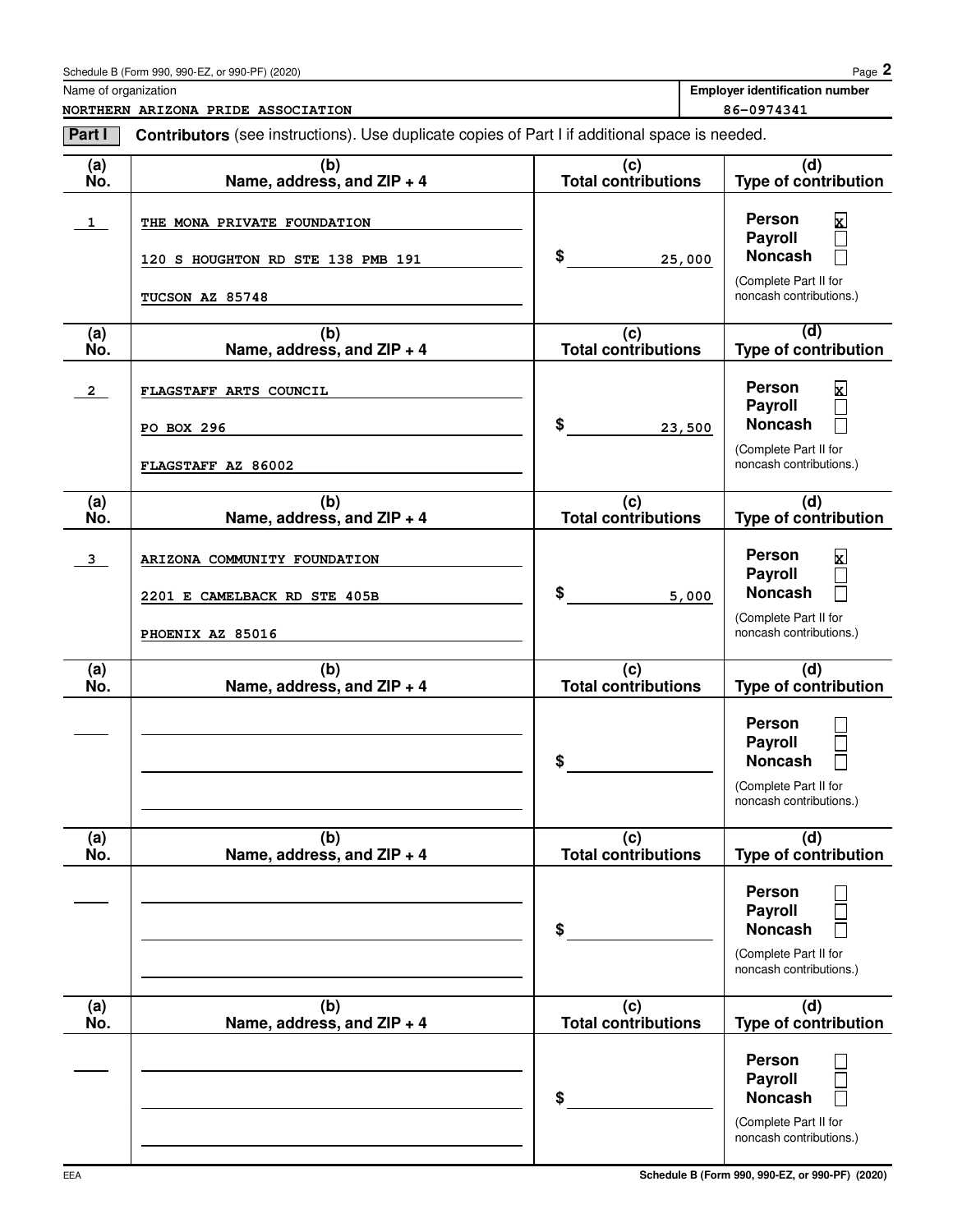Name of the organization

**SCHEDULE O**<br> **Supplemental Information to Form 990 or 990-EZ**<br> **Supplemental Information to Form 990 or 990-EZ (Form 990 or 990-EZ) Complete to provide information for responses to specific questions on**

**Form 990 or 990-EZ or to provide any additional information. Attach to Form 990 or 990-EZ. Go to www.irs.gov/Form990 for the latest information.** Department of the Treasury Internal Revenue Service

**2020 Open to Public Inspection** OMB No. 1545-0047

**Employer identification number**

#### **NORTHERN ARIZONA PRIDE ASSOCIATION 86-0974341**

#### **01. General explanation attachment**

Northern Arizona Pride Association's mission is to educate, celebrate and increase

acceptance and awareness of the Lesbian, Gay, Bisexual, Transgender, Questioning,

Intersex, Asexual, Two Spirit+ (LGBTQIA2+) community of Flagstaff and Northern Arizona

Through the production of our annual Pride in the Pines festival, we aspire to make a

positive difference in the LGBTQIA2+ reality while creating a sense of community. It is

our mission to embrace, promote, and support our cultural diversity, civil, and human

rights by fighting discrimination of any kind.

Northern Arizona Pride Association's vision is to increase LGBTQIA2+ visibility and

equality to end homophobia and trans-phobia in Northern Arizona. Through the production of

Pride in the Pines we work to foster a more tolerant and accepting atmosphere within our

community.

EEA

#### **02. Description of other expenses (Part I, line 16)**

| Description            | Amount |  |
|------------------------|--------|--|
|                        |        |  |
| PROMOTION              | 2,547  |  |
| <b>BANK FEES</b>       | 9      |  |
| DUES & FEES            | 389    |  |
| OFFICE SUPPLIES        | 719    |  |
| INFORMATION TECHNOLOGY | 1,663  |  |
| INSURANCE              | 413    |  |
|                        |        |  |
| PROGRAM EXPENSES       | 3,513  |  |